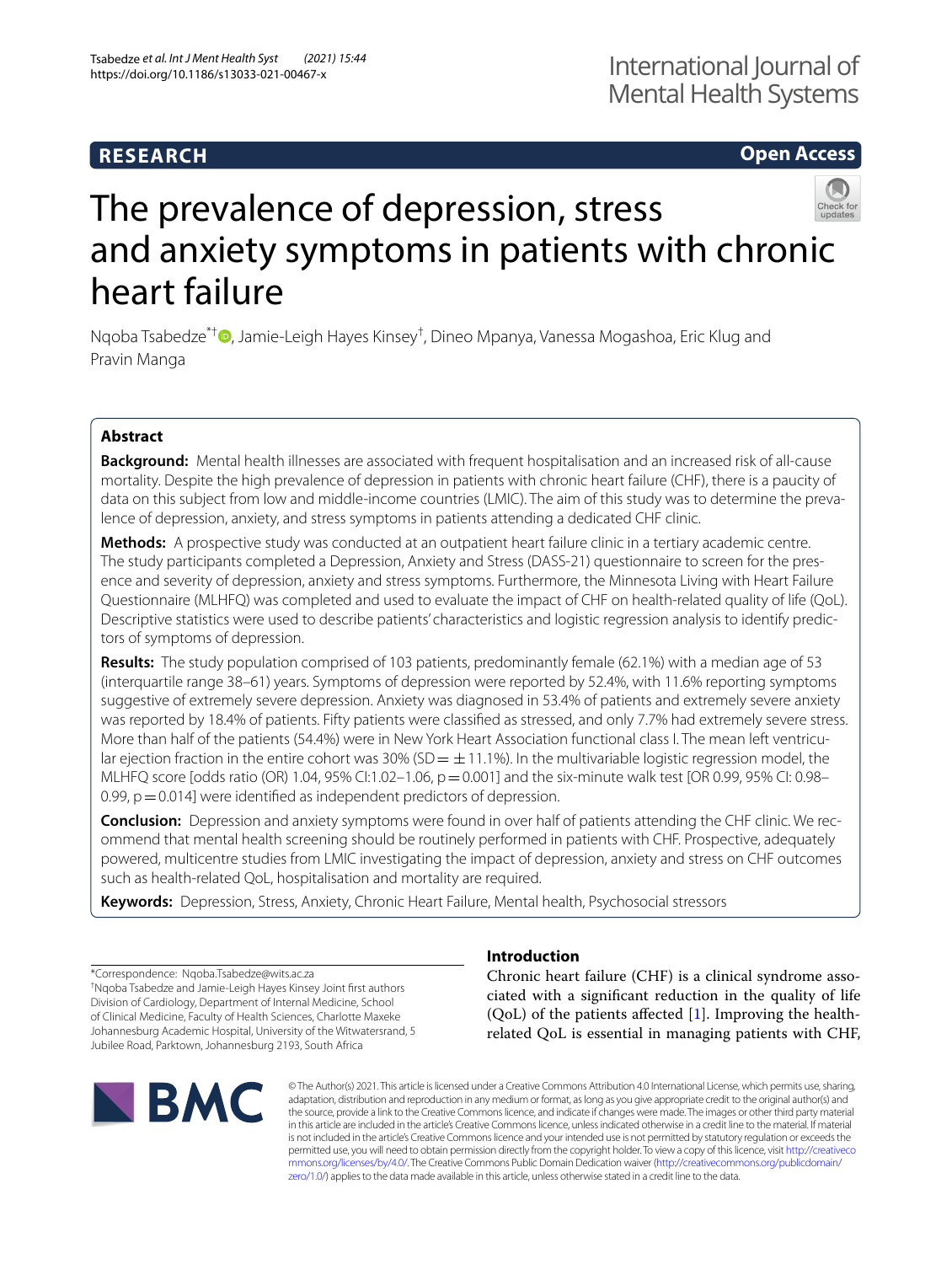particularly since most patients value the QoL improve-ments more significantly than prolonging survival [\[2](#page-4-1), [3\]](#page-5-0). Furthermore, mental health disorders may lead to an overall decreased health-related QoL due to noncompliance to medical therapy and follow-up clinic appointments. It has also been established that CHF accompanied by depression, anxiety, and stress is associated with an increased rate of heart failure-related hospitalisation and mortality  $[4-6]$  $[4-6]$  $[4-6]$ .

Studies conducted in low and middle-income countries (LMIC) have demonstrated a positive correlation between mental health disorders and low levels of education, a poor socioeconomic status, and fnancial stress [\[7](#page-5-3), [8\]](#page-5-4). According to studies done in other LMIC, we hypothesize that the prevalence of depression, anxiety, and stress in our patients with CHF is likely to be higher than that of patients residing in high income countries [\[9](#page-5-5), [10](#page-5-6)]. This study aims to determine the prevalence of depression, anxiety, and stress symptoms in patients diagnosed with CHF in a tertiary academic hospital in Johannesburg, South Africa.

#### **Methods**

We prospectively recruited consecutive patients attending the CHF outpatient clinic at the Charlotte Maxeke Johannesburg Academic Hospital (CMJAH), in Johannesburg, South Africa, between 01 January and 31 September 2016. The study commenced after receiving institutional ethical clearance and signed informed consent from all study participants. We included adults 18 years of age and older. The patients enrolled could all read and understand English. All study participants were provided with instructions on how to complete the English version of the Depression, Anxiety and Stress (DASS-21) questionnaire and the Minnesota Living with Heart Failure Questionnaire (MLHFQ). These questionnaires were completed while patients were awaiting their clinical consultation at the CHF clinic.

The DASS-21 questionnaire is a validated tool designed to measure the emotional states of depression, anxiety, and stress. Each scale contains seven items. The depression scale assesses dysphoria, hopelessness, devaluation of life, self-deprecation, lack of interest/involvement, anhedonia and inertia. The anxiety scale assesses autonomic arousal, skeletal muscle efects, situational anxiety and subjective experience of anxious afect; while the stress scale assesses difficulty in relaxation, nervous arousal, irritability and lack of patience. The final score is obtained by multiplying the total score in each of the three scales by two [\[11\]](#page-5-7).

The MLHFQ evaluates the impact of heart failure on the patients' health-related QoL. It is a disease-specifc questionnaire comprising of 21 items rated on a six-point Likert Scale, representing diferent degrees of the impact of CHF on health-related QoL in the month prior to the current clinic visit, as perceived by the patient from 0 (none) to 5 (very much). The total score ranges between 0 and 105, where a higher score represents a poor QoL [[12\]](#page-5-8).

Sociodemographic factors (age, gender, ethnicity, employment status) and clinical parameters (blood pressure, body mass index, presence of heart failure symptoms) were collected using a data collection sheet designed for this study. Blood pressure measurements were taken from the right upper arm before and after the six-minute walk test. The weight and height measurements were also taken from each study participant. The rest of the clinical data was obtained from the CHF clinic outpatient fle.

#### **Ethics approval**

Research approval was granted by the Durban University of Technology (DUT) Research Ethics Committee as JH was a bachelor of technology student registered at DUT, and this study formed part of her research report. Permission to access patient records was obtained from the relevant hospital authorities.

#### **Statistical analysis**

Categorical variables were expressed as numbers and percentages. All categorical variables were compared for the study outcome using the Chi-square test. Continuous variables with a normal distribution were expressed as mean and standard deviation (SD). The median and interquartile ranges (IQR) were used for continuous variables with a non-normal distribution. We compared normally distributed continuous variables using the Student t-test, and the Wilcoxon rank-sum (Mann–Whitney) test was used to compare medians for data with a non-normal distribution. Both univariate and multivariate logistic regression analyses were done to identify predictors for symptoms of depression. Confdence intervals were calculated at 95% interval levels, and diferences were considered statistically signifcant at a p-value less than 0.05. All statistics were generated with STATA MP Version 13.0 (StataCorp. Texas).

#### **Results**

The study population comprised of 103 patients with a median age of 53 (IQR: 38–61) years. Sixty-four patients (62.1%) were female and (71.8%) were black. Hypertension was the most prevalent comorbidity, seen in 37 (35.9%) participants. Only 13 (12.6%) patients had a history of ischaemic heart disease. Unemployment was reported by 67.9% of patients. Our patients were overweight with a mean body mass index (BMI)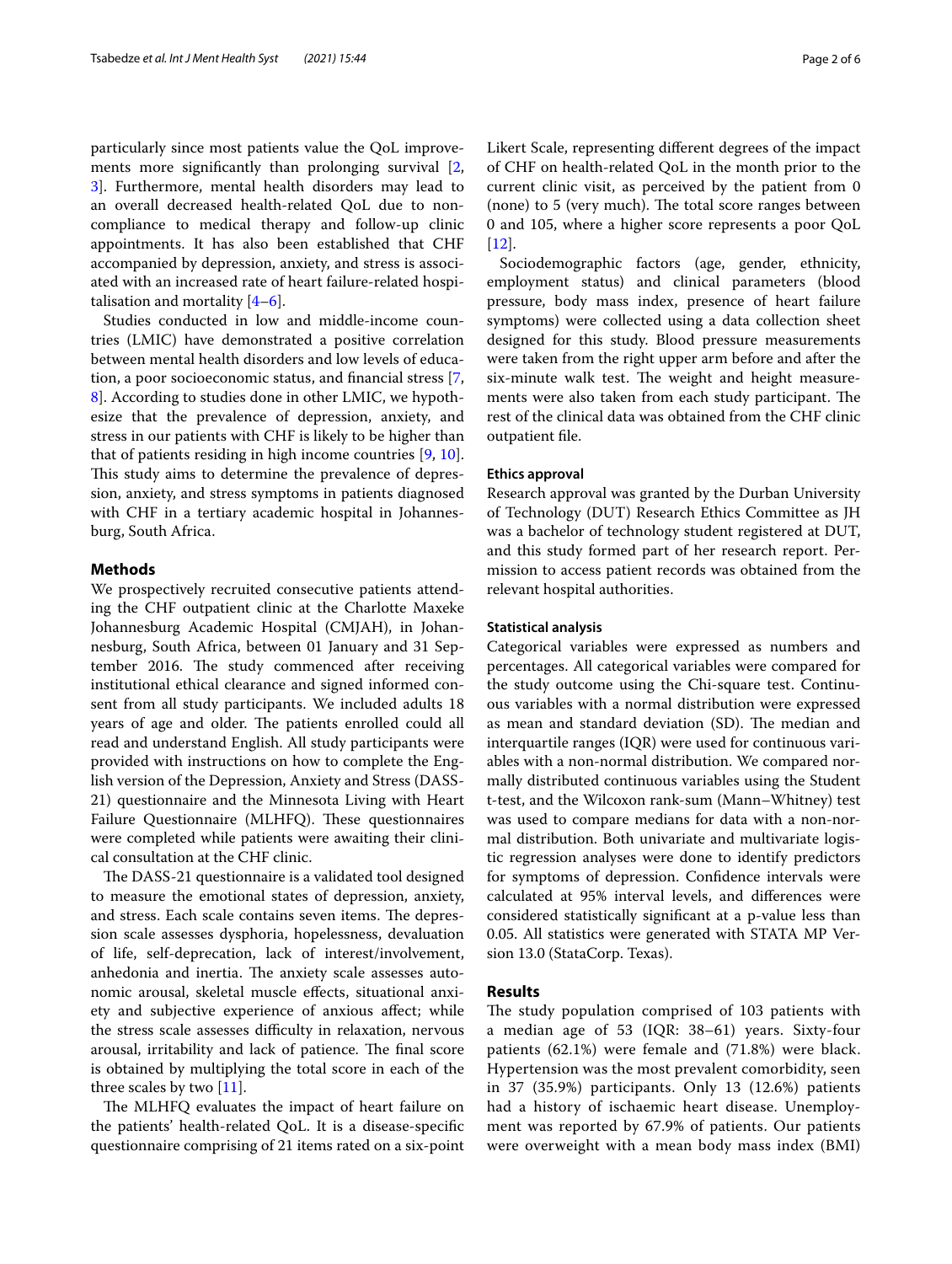of 29 (SD =  $\pm$  6.2 kg/m<sup>2</sup>). More than half of the patients (54.4%) were in New York Heart Association (NYHA) functional class I. The mean left ventricular ejection fraction (LVEF) was 30% (SD =  $\pm$  11.1%).

Of the study participants, 98 (95.1%) were treated with beta-blockers, 94 (91.2%) were on angiotensinconverting enzyme (ACE) inhibitors or angiotensin receptor blockers (ARB), 89 (80.2%) were treated with diuretics, and 76 (73.7%) with mineralocorticoid receptor antagonists. The rest of the demographic and clinical data are reported in Table [1](#page-2-0).

Fifty-four (52.4%) patients met the diagnostic criteria for depressive symptoms, with severe and extremely severe depressive symptoms reported in 10 (9.7%) and [1](#page-3-0)2  $(11.6%)$  patients, respectively (Fig. 1). Among the 54 patients with depressive symptoms, 72.7% also had symptoms of anxiety. Patients with symptoms of depression had a higher MLHFQ score [28 (10–54) vs.  $5(0-17)$ ,  $p=0.0004$ ], and walked a shorter distance during the six-minute walk test [350 (300–425) vs. 375  $(325-450)$  metres,  $p=0.008$ ]. The univariate logistic regression model demonstrated a positive linear relationship between symptoms of depression and the NYHA

<span id="page-2-0"></span>

|  | <b>Table 1</b> Demographic and clinical characteristics of patients with chronic heart failure |  |  |  |  |  |  |  |
|--|------------------------------------------------------------------------------------------------|--|--|--|--|--|--|--|
|--|------------------------------------------------------------------------------------------------|--|--|--|--|--|--|--|

| Depression                    |                           |                |                   |         |  |  |  |
|-------------------------------|---------------------------|----------------|-------------------|---------|--|--|--|
| Variable                      | <b>Total</b><br>$(n=103)$ | No<br>$(n=49)$ | Yes<br>$(n = 54)$ | p-value |  |  |  |
| Age, years                    | $53(38-61)$               | $54(38-62)$    | $53(38-61)$       | 0.982   |  |  |  |
| Females, n (%)                | 64(62.1)                  | 27(55.1)       | 37 (68.5)         | 0.161   |  |  |  |
| Ethnicity, n (%)              |                           |                |                   | 0.923   |  |  |  |
| Black                         | 74 (71.8)                 | 37(75.5)       | 37 (68.5)         |         |  |  |  |
| White                         | 12(11.6)                  | 5(10.2)        | 7(12.9)           |         |  |  |  |
| Indian                        | 11(10.7)                  | 4(8.2)         | 7(12.9)           |         |  |  |  |
| Mixed Ancestry                | 4(3.9)                    | 2(4.1)         | 2(3.7)            |         |  |  |  |
| Other                         | 2(1.9)                    | 1(2.0)         | 1(1.9)            |         |  |  |  |
| Employment status, n (%)      |                           |                |                   | 0.021   |  |  |  |
| Unemployed                    | 70 (67.9)                 | 27(55.1)       | 43 (79.6)         |         |  |  |  |
| Part-time                     | 9(8.7)                    | 5(10.2)        | 4(7.4)            |         |  |  |  |
| Permanent                     | 24(23.3)                  | 17(34.7)       | 7(12.9)           |         |  |  |  |
| Vital signs                   |                           |                |                   |         |  |  |  |
| Systolic BP                   | 124 (110-137)             | 124 (110-140)  | 123 (109-134)     | 0.498   |  |  |  |
| Diastolic BP                  | 73 (66-85)                | 73 (69-85)     | 75 (66-84)        | 0.871   |  |  |  |
| MAP (mmHg)                    | 92.1 (13.9)               | 92.8 (12.7)    | 91.5(15.1)        | 0.643   |  |  |  |
| Pulse (bpm)                   | 72 (64-79)                | $71(64 - 78)$  | $72(63 - 79)$     | 0.731   |  |  |  |
| MLHFQ score                   | $16(0-40)$                | $5(0-17)$      | $28(10-54)$       | 0.000   |  |  |  |
| BMI ( $kg/m2$ )               | 29(6.2)                   | 29.5 (4.7)     | 28.8 (7.4)        | 0.555   |  |  |  |
| Six-minute walk test (metres) | 350 (300-450)             | 375 (325-450)  | 350 (300-425)     | 0.008   |  |  |  |
| LVEF (%)                      | 30.5(11.1)                | 30.5 (10.4)    | 30.4 (11.9)       | 0.494   |  |  |  |
| NYHA class, n (%)             |                           |                |                   | 0.004   |  |  |  |
| $\mathsf{I}$                  | 56 (54.4)                 | 35 (71.4)      | 21 (38.9)         |         |  |  |  |
| $\mathbb{I}$                  | 33 (32.0)                 | 10(20.4)       | 23 (42.6)         |         |  |  |  |
| $\  \ $                       | 14(13.6)                  | 4(8.2)         | 10(18.5)          |         |  |  |  |
| Symptoms, n (%)               |                           |                |                   |         |  |  |  |
| Orthopnoea                    | 11(10.7)                  | 2(4.1)         | 9(16.7)           | 0.039   |  |  |  |
| Dyspnoea                      | 16(15.5)                  | 5(10.2)        | 11(20.4)          | 0.155   |  |  |  |
| <b>PND</b>                    | 10(9.7)                   | 3(6.1)         | 7(12.9)           | 0.242   |  |  |  |
| Fatigue                       | 17(16.5)                  | 6(12.2)        | 11(20.4)          | 0.267   |  |  |  |

Dichotomous variables are represented as absolute numbers and percentages (%). Data showed as mean and standard deviation (SD) for continuous variables with a normal distribution and as a median and interquartile range (25–75th percentile) for continuous variables with a skewed distribution.

*BP* blood pressure, *BMI* body mass index, *MAP* mean arterial pressure, *MLHFQ* Minnesota Living with Heart Failure Questionnaire, *NYHA* New York Heart Association, *PND* paroxysmal nocturnal dyspnoea, *LVEF* left ventricular ejection fraction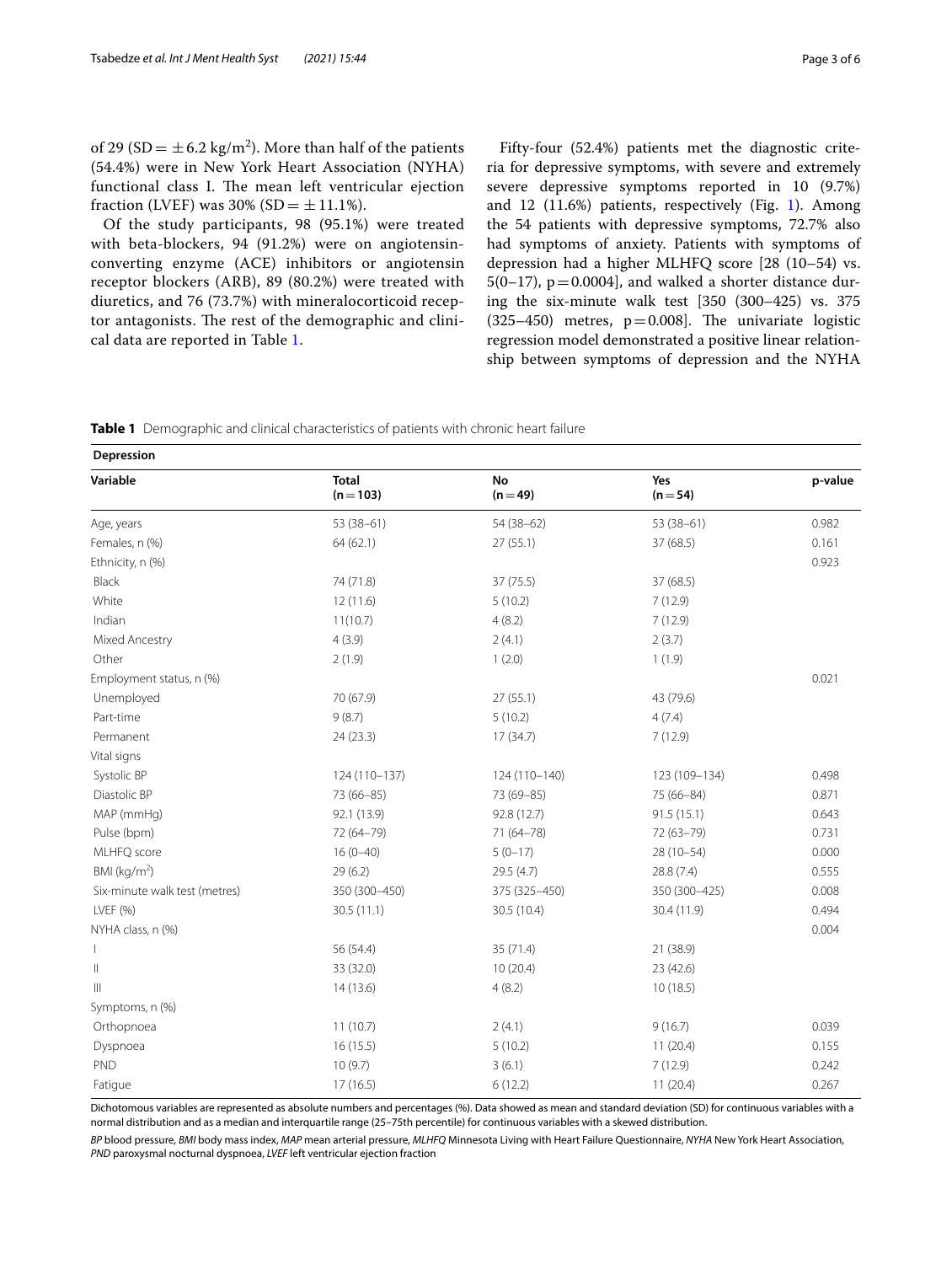

<span id="page-3-0"></span>functional class II and III, a higher MLHFQ score, and orthopnea. In the multivariate logistic regression model, the MLHFQ score [odds ratio (OR) 1.04, 95% CI: 1.02– 1.06,  $p = 0.001$ ] and the six-minute walk test [OR 0.99, 95% CI: 0.98–0.99, p=0.014] were identifed as independent predictors of depression. (Table [2\)](#page-3-1).

#### **Discussion**

Depression is linked to the development and progression of CHF and other cardiovascular diseases (CVD) [[13–](#page-5-9) [16\]](#page-5-10). However, anxiety and stress have not been as clearly associated with poor clinical outcomes in CHF patients [[17\]](#page-5-11). Despite the adverse impact of depression, anxiety, and stress on CHF patients, these disorders remain underdiagnosed and undertreated in this high-risk population  $[17, 18]$  $[17, 18]$  $[17, 18]$  $[17, 18]$ . This problem is significant in patients residing in LMIC, who generally have less sophisticated health care systems, which are often unable to optimally screen, diagnose and manage CHF patients with these comorbidities [[19\]](#page-5-13).

In our study, 52.4% of patients had symptoms of depression. This is significantly higher compared to most studies in high-income countries. In a community-based study conducted in the United States of America, the prevalence of depression in CHF patients was 17% [\[20](#page-5-14)]. Furthermore, Haworth et al. studied 100 outpatients with heart failure in the United Kingdom and found the prevalence rate for anxiety and depression to be 18% and 29%, respectively  $[10]$  $[10]$ . The higher prevalence of symptoms of depression in our patients is likely infuenced by socioeconomic factors unique to populations in LMIC. This is supported by two studies conducted in Ethiopia and Pakistan, where the prevalence of depression was reported in 51.1% and 60% of the participants, respectively [\[19,](#page-5-13) [21](#page-5-15)].

Depression and anxiety are common yet underreported in CHF and should not be overlooked when managing these patients. This is particularly important since both conditions have been associated with poor outcomes with more robust evidence for depression [[18\]](#page-5-12). In a systematic review evaluating the prevalence, variance, and measurement tools for anxiety in patients with heart failure, the pooled prevalence from 38 studies ranged from 6.3 to 72.3% [[5\]](#page-5-16). In our study, anxiety and depression coexisted in 72.7% of patients. Such a fnding emphasizes the need to screen for both conditions since the treatment plan difers between the two conditions.

The use of screening tools, such as the 2 and 9-item Patient Health Questionnaires [[22](#page-5-17)], improves the recognition of these psychiatric disorders in CHF patients, and this strategy is currently endorsed by the American and European heart failure societies [\[23,](#page-5-18) [24](#page-5-19)]. However, to accurately diagnose depression, anxiety and stress in CHF patients may be challenging due to the overlap of somatic symptoms shared between CHF and these psychiatric disorders. Hence, the use of formal diagnostic criteria such as the Diagnostic and Statistical Manual of Mental Disorders (DSM) and a structured clinical interview are still considered to be the best practice for the evaluation

<span id="page-3-1"></span>

|  |  |  |  |  | Table 2 Logistic regression analysis for predictors of depression |
|--|--|--|--|--|-------------------------------------------------------------------|
|--|--|--|--|--|-------------------------------------------------------------------|

|                      | Univariate regression |         |                | <b>Multivariate regression</b> |         |               |  |  |
|----------------------|-----------------------|---------|----------------|--------------------------------|---------|---------------|--|--|
|                      | <b>OR</b>             | p-value | 95% CI         | <b>OR</b>                      | p-value | 95% CI        |  |  |
| NYHA class II        | 3.83                  | 0.004   | 1.53-9.60      |                                |         |               |  |  |
| NYHA class III       | 4.17                  | 0.029   | $1.16 - 14.97$ |                                |         |               |  |  |
| Permanent employment | 0.26                  | 0.008   | $0.09 - 0.71$  |                                |         |               |  |  |
| Six-minute walk test | 0.99                  | 0.005   | $0.98 - 0.99$  | 0.99                           | 0.014   | $0.98 - 0.99$ |  |  |
| MLHFQ score          | 1.04                  | 0.000   | $1.02 - 1.06$  | 1.04                           | 0.001   | $1.02 - 1.06$ |  |  |
| Orthopnoea           | 4.50                  | 0.054   | $0.97 - 20.83$ |                                |         |               |  |  |

*CI* confdence interval, *MLHFQ* Minnesota living with heart failure questionnaire, *NYHA* New York Heart Association, *OR* odds Ratio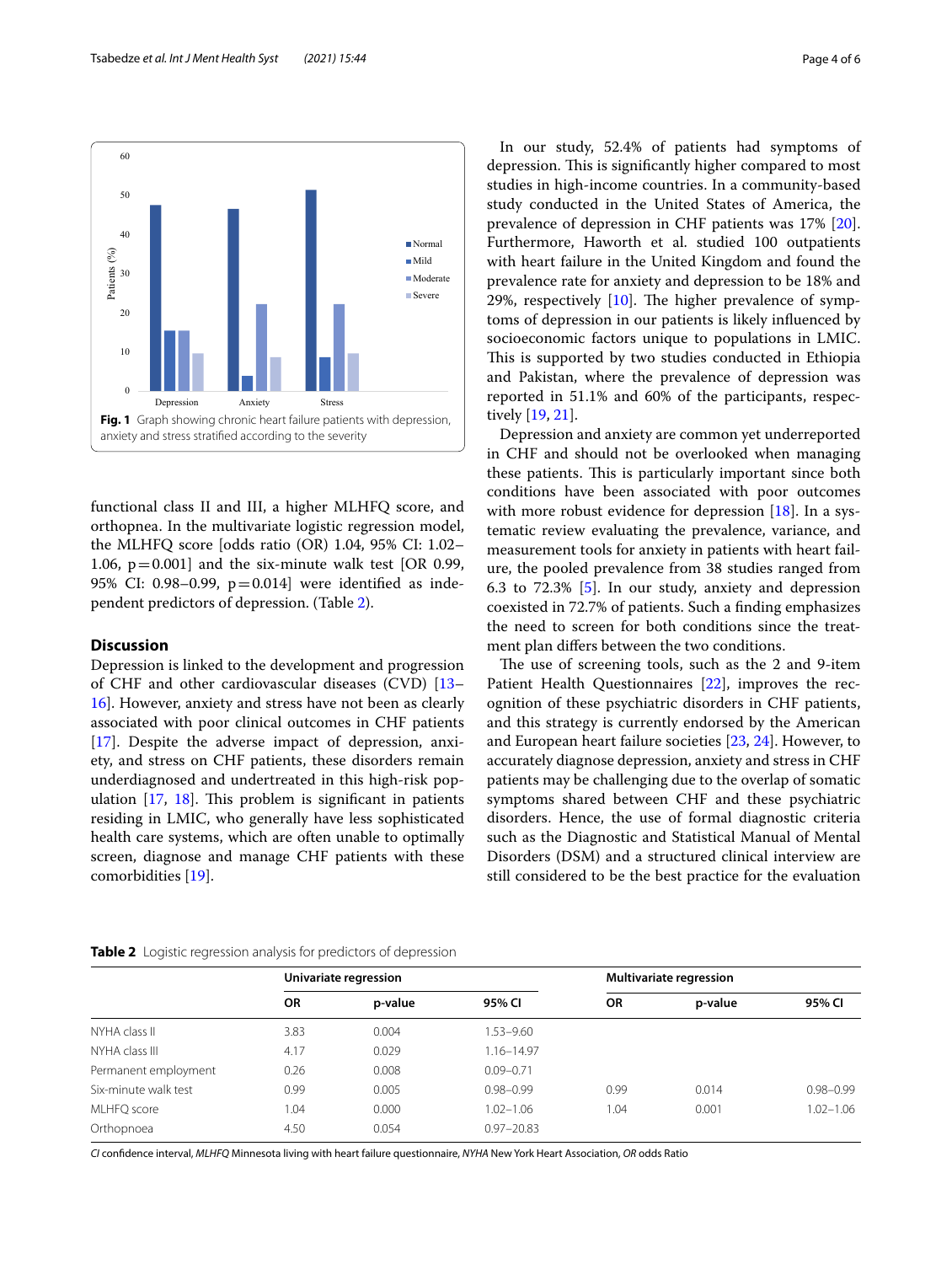process [\[17](#page-5-11), [18\]](#page-5-12). Furthermore, screening for psychiatric disorders in the acute admission or early post-discharge phase may help identify CHF patients with symptoms of depression, stress or anxiety. However, these symptoms may regress in the sub-acute and long-term period and may not represent a true psychiatric disorder [[25\]](#page-5-20). It may also be an anticipated response for newly diagnosed CHF patients to present with these somatic symptoms.

Potential mechanisms linking depression and anxiety with poor heart failure outcomes include infammation, autonomic dysfunction, enhanced platelet aggregation, endothelial dysfunction, poor diet, smoking, and reduced physical activity  $[17]$  $[17]$  $[17]$ . There is a paucity of data on the prevalence of stress in CHF patients. However, there is a well-established relationship between prolonged emotional or physical stress and activation of the autonomic nervous system, increasing the likelihood of myocardial infarction, arrhythmias, heart failure and sudden cardiac death [[26,](#page-5-21) [27](#page-5-22)].

In a study by Gottlieb et al., involving 155 patients with heart failure, 48% of the participants met the diagnostic criteria for depression, based on the Beck Depression Inventory, and had a mean MLHFQ score of 54  $(SD = \pm 24)$  [[28\]](#page-5-23). In our study, patients with symptoms of depression also had a higher median MLHFQ score of 28 (IQR: 10–54) ( $p = 0.0004$ ). Moreover, in the multivariate logistic regression model, a higher MLHFQ score was an independent predictor of depression  $(p=0.001)$ .

The six-minute walk test is a simple, reproducible test sensitive to changes in functional capacity [[29\]](#page-5-24). Furthermore, a self-perceived feeling of depression is a determinant of a shorter six-minute walk test [\[30](#page-5-25)]. In our study, a longer distance walked during the six-minute walk test was associated with a reduced likelihood of symptoms of depression ( $p=0.014$ ).

Other published predictors of depression in heart failure include advanced age, the female gender, a low socioeconomic status, a previous depressive episode, smoking, a higher NYHA functional class and unmarried status  $[20, 21, 31-33]$  $[20, 21, 31-33]$  $[20, 21, 31-33]$  $[20, 21, 31-33]$  $[20, 21, 31-33]$  $[20, 21, 31-33]$ . In our cohort, the NYHA functional class was not an independent predictor of depression. Thirty-nine percent of patients in NYHA functional class I had symptoms of depression, compared to only 18.5% in NYHA functional class III, suggesting that other confounding factors, such as the socioeconomic status, could play an important role in acquiring symptoms of depression.

This study highlights the high prevalence of depression, anxiety and stress in CHF outpatients from a LMIC. In our cohort, a higher MLHFQ score and a short sixminute walk test distance were independent predictors of depressive symptoms. The high prevalence of depression, anxiety and stress in CHF patients warrants routine

clinical screening during follow-up visits and the collaborative management of these patients by psychologists, psychiatrists, and cardiologists.

#### **Study limitations**

This study was limited by a small sample size and patient enrolment from a single medical centre. Patients were recruited over a short period, and only included study participants who could communicate in English. In our study, the DASS-21 questionnaire was the only tool used to assess symptoms of depression, stress and anxiety and patients were not subsequently interviewed by a psychologist or psychiatrist. We are mindful that the prevalence of the symptoms of depression is signifcantly infuenced by the measurement tool used. However, there is no data suggesting that the DASS-21 questionnaire under or overestimates the prevalence of depression, stress, and anxiety. Lastly, this study was a cross-sectional analysis with no patient follow-up data to assess for progression of symptoms of depression, anxiety, or stress. Despite these limitations, our study demonstrates that depression, anxiety and stress symptoms are common in CHF patients residing in a LMIC.

#### **Conclusion**

Symptoms of depression and anxiety were found in more than 50% of patients with CHF. Based on these fndings, mental health screening should be considered in CHF patients, with appropriate referral pathways to psychologists and psychiatrists. We recommend that prospective, multicentre studies from LMIC be conducted using multiple tools to screen for depression, anxiety, and stress and investigate their impact on CHF outcomes.

#### **Acknowledgements**

The authors would like to thank the staff members at the CMJAH Heart failure clinic and the patients who participated in the study.

#### **Funding**

None.

#### **Declarations**

**Competing interests** None.

Received: 27 April 2020 Accepted: 2 May 2021 Published online: 12 May 2021

#### **References**

- <span id="page-4-0"></span>1. Juenger J, Schellberg D, Kraemer S, et al. Health related quality of life in patients with congestive heart failure: comparison with other chronic diseases and relation to functional variables. Heart. 2002;87(3):235–41. <https://doi.org/10.1136/heart.87.3.235>.
- <span id="page-4-1"></span>2. Rector TS, Tschumperlin LK, Kubo SH, et al. Use of the Living With Heart Failure questionnaire to ascertain patients' perspectives on